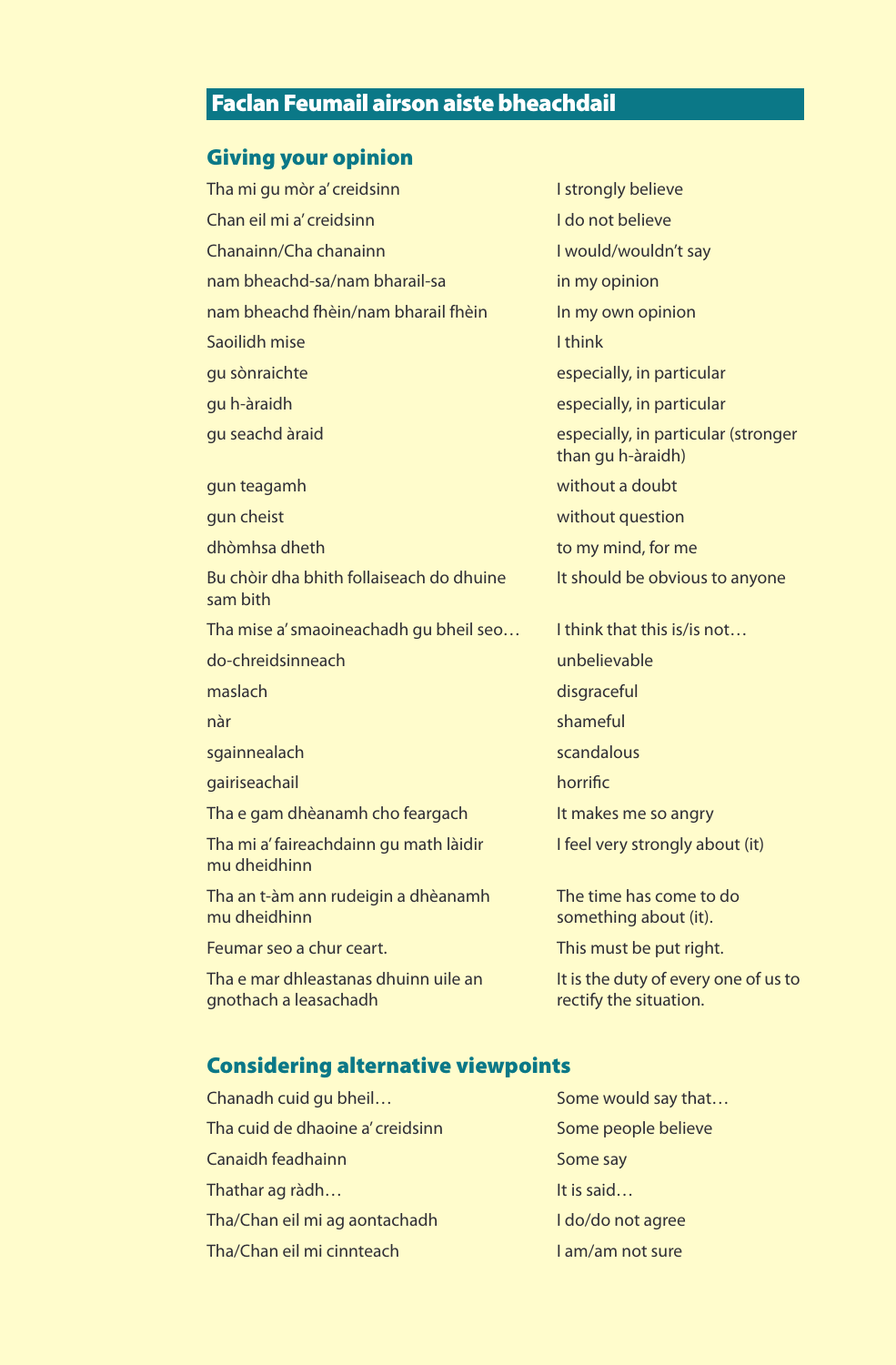air an dàrna làimh…<br>
on the one hand… ach air an làimh eile but on the other hand aig a' cheart àm at the same time Tha e coltach gu bheil… It appears that… Faodar ag ràdh gu bheil...<br>
One might say that..., it

Chan eil teagamh sam bith nach eil<br>There is no doubt that this seo fìor (ach)… Feumar cuimhneachadh cuideachd One must also remember

Tha mi le cas a' falbh agus cas a' tighinn I'm undecided Tha mi eadar dà bheachd I'm in two minds Chan urrainn dhòmh m' inntinn I can't make up my mind a dhèanamh suas

leis an fhìrinn innse… if the truth be told…

### Connecting ideas

Anns a' chiad dol a-mach **Firstly** a dh'aindeoin sin despite this, nevertheless, air sgàth 's sin because of that ged a state of the state of the state of the state of the state of the state of the state of the state of the state of the state of the state of the state of the state of the state of the state of the state of the state of ge-tà however mar eisimpleir for example a rèir ann ann an t-ann an t-ann an t-ann according to gu ìre mhòr to a large extent 's dòcha possibly coltach ri sin likewise to this continuous continuous continuous continuous continuous continuous continuous continuous continuous con

Tha e doirbh a thuigsinn It's difficult to understand may be said that… 'S e puing mhath/fìor a tha seo (ach)… This is a good/true point (but)… Dh'fhaodar a ràdh It could be said/One might say

Aig sealbh tha brath… Goodness only knows

 irrespective of this a bharrachd air an seo over and above this/ in addition mar thoradh air an seo as a consequence of this, in light



of this control to the control of this control to the control of this